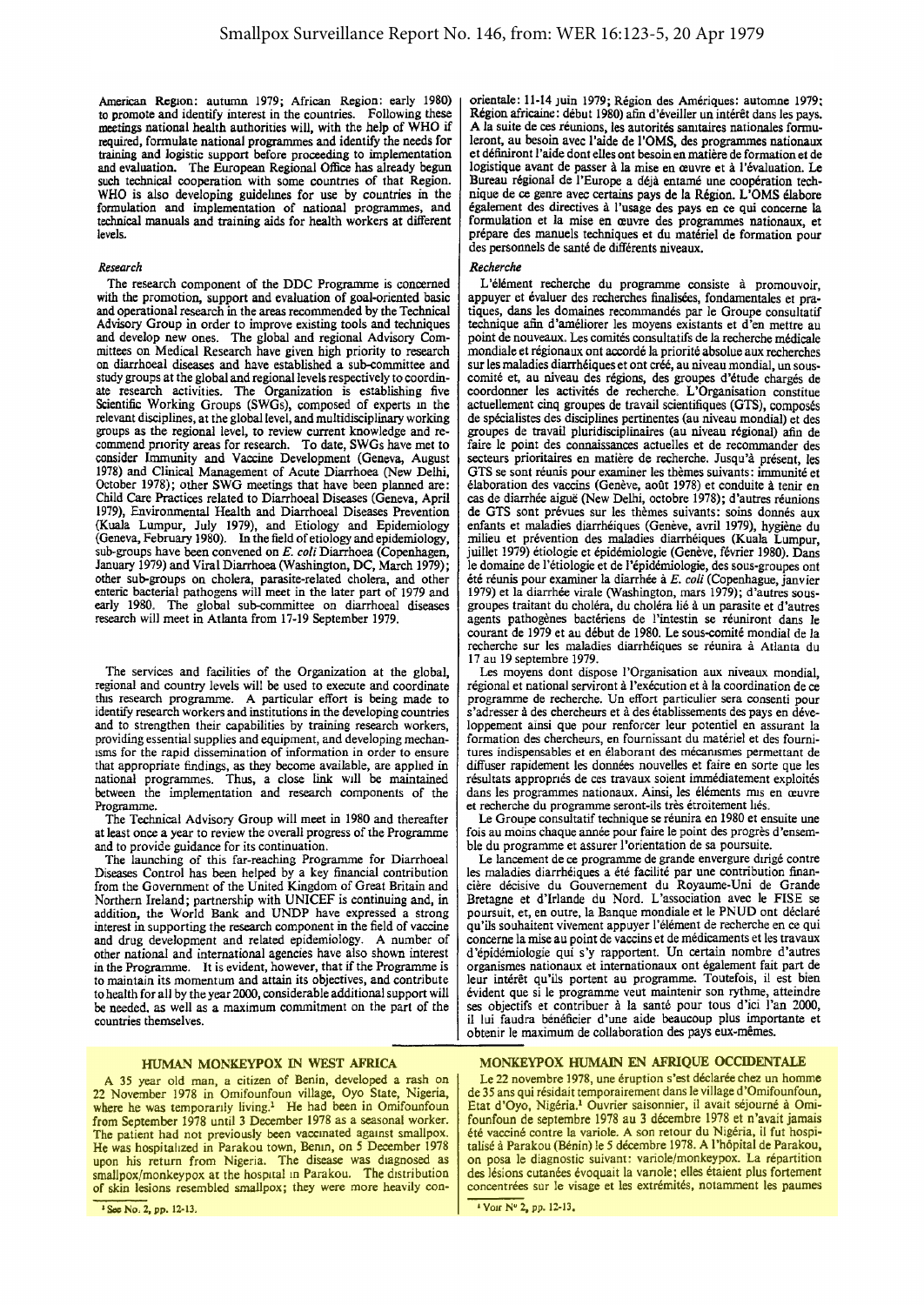centrated on the face and extremities, including the palms and soles, than on the trunk. By 20 December all crusts had fallen off, leaving extensive pockmarks. Monkeypox virus was isolated from the crusts taken on the 14th day of rash.

Joint Nigeria/WHO and Benin/WHO investigations were per-formed from December 1978 to February 1979. In Omifounfoun village, Nigeria, other cases were sought by searching for persons with facial pockmarks or depigmentation due to recent disease *(Table 1).* A vaccination scar survey was also done *(Table 2).*  Medical personnel in the surrounding villages and in the nearest town were questioned to detect any recent vesicular disease.

des mains et les plantes des pieds, que sur le tronc. Le 20 décembre, toutes les croûtes étaient tombées, laissant apparaître des stigmates de variole etendus. Le virus du monkeypox a ete isole a partir des croûtes prélevées le 14<sup>e</sup> jour de l'éruption.

Des enquêtes communes Nigéria/OMS et Bénin/OMS ont été menées de décembre 1978 à février 1979. Dans le village d'Omifounfoun (Nigéria), on s'est mis en quête d'autres cas en recherchant les personnes portant des stigmates de variole sur le visage ou présentant une dépigmentation due à une maladie récente *(Tableau 1)*. Une recherche de cicatrices de vaccination a également été effectuée *(Tableau 2).* On interrogea le personnel médical des villages environnants et de Ia ville la plus proche afin de depister tout cas recent de maladie vésiculeuse.

|  | <b>Table 1. Facial Pockmark Survey in Omifounfoun Village, Oyo State, Nigeria, January 1978</b>                          |  |  |  |  |
|--|--------------------------------------------------------------------------------------------------------------------------|--|--|--|--|
|  | Tableau 1. Recherche de stigmates de la variole sur le visage, village d'Omifounfoun, Etat d'Oyo (Nigéria), janvier 1978 |  |  |  |  |

| Age Group — Groupe d'âge<br>$(Years - En$ années) | No. of Persons Seen<br>Nombre de personnes<br><b>vues</b> | No. of Persons with<br><b>Facial Pockmarks</b><br>Nombre de personnes<br>présentant des<br>stigmates de variole<br>sur le visage | Date of most Recent<br><b>Disease</b><br>Date de la maladie<br>la plus récente |
|---------------------------------------------------|-----------------------------------------------------------|----------------------------------------------------------------------------------------------------------------------------------|--------------------------------------------------------------------------------|
| 0-6<br>7-15 16+                                   | 205<br>485<br>1897                                        | 17                                                                                                                               | 1963<br>1964                                                                   |
| Total $\ldots$                                    | 2587                                                      | 18                                                                                                                               |                                                                                |

The patient stayed in the village of Omifounfoun for about ten days after the onset of rash. No secondary cases were found despite the rather high proportion of susceptible persons, especially among children of six years and under. Persons with facial pockmarks had suffered disease in 1964, or before, when smallpox was still occurring in the area. Forty-nine close contacts of the patient left the village on 3 December 1978 for Benin. The health status of 41 of them was traced by the Benin/WHO team and 28 were examined. No secondary cases were found.

Search activities in Parakou and ten other villages in Benin, where the patient and his close contacts stayed after their return, revealed no further cases of smallpox/monkeypox-like disease. Efforts are being made to trace the remaining contacts.

Le malade a séjourné dans le village d'Omifounfoun pendant une dizaine de jours après le début de l'éruption. Aucun cas secondaire n'a été découvert malgré la proportion assez élevée de sujets vulnérables, notamment parmi les enfants de zéro à six ans. Les personnes présentant des stigmates de variole sur le visage avaient souffert de la maladie en 1964 ou antérieurement, lorsque la variole se manifestait encore dans la région. Quarante-neuf contacts proches du malade quittèrent le village le 3 décembre 1978 pour se rendre au Benin. L'equipe Benin/OMS parvint a determiner J'etat de sante de 41 d'entre eux et en examina 28. Aucun cas secondaire n'a été découvert.

Les recherches menées à Parakou et dans dix autres villages du Bénin, où le malade et ses contacts proches avaient séjourné après leur retour, n'ont révélé aucun cas nouveau de maladie semblable à Ia variole/monkeypox. Des efforts se poursuivent afin de retrouver les autres contacts.

|  | <i>Table 2.</i> Smallpox Vaccination Scar Survey among the Villagers of Omifounfoun                |
|--|----------------------------------------------------------------------------------------------------|
|  | Tableau 2. Recherche de cicatrices de vaccination antivariolique chez les villageois d'Omifounfoun |

| Age Group - Groupe d'âge<br>(Years - En années) | No. of Persons Seen<br>Nombre de personnes | Vaccination Scar Absent<br>Pas de cicatrice de vaccination |                      |  |
|-------------------------------------------------|--------------------------------------------|------------------------------------------------------------|----------------------|--|
|                                                 | <b>VUCS</b>                                | $No. - Nombre$                                             | %                    |  |
| 0-6<br>7-15.<br>$16 + \ldots + \ldots + \ldots$ | 147<br>334<br>35                           | 89<br>154                                                  | 60.5<br>46.1<br>17.1 |  |
| Total $\ldots$ , $\ldots$ , $\ldots$            | 516                                        | 249                                                        | 48.3                 |  |

The source of infection remains unknown. The patient denied any contact with persons having eruptive disease during the 21 days preceding the onset of his illness.

He was a "traditional herbalist". In Omifounfoun village the patient had many chents and treated a variety of diseases using herbs allegedly collected in Benin. The village is situated in tropical rain forest and a national forest reserve inhabited by various species of monkeys and other animals is 30 km away.

The patient customarily ate the meat of squirrels and bush rats, but no definite connection could be made between animal contact and his illness. As a traditional healer the patient used various leaves, birds' heads and feathers but no association could be made between these items and his disease.

EotTORIAL NoTE: This is the 36th case of human monkeypox to be reported from West and Central Africa since 1970 and the first to be reported outside of Zaire since 1971.

La source d'infection demeure inconnue. Le malade a déclaré ne pas avoir été en contact avec des personnes souffrant d'une maladie éruptive pendant les 21 jours précédant l'apparition de sa<br>maladie.

Etant « herboriste traditionnel », le malade avait dans le village d'Omtfounfoun de nombreux clients qu'il soignait pour différentes maladies en utllisant des plantes supposement cueillies au Benm. Le village est situé dans la forêt humide tropicale et, à 30 km de là, se trouve une réserve forestière nationale peuplée de différentes especes de singes et autres ammaux.

Le malade avait l'habitude de manger de l'écureuil et du rat de brousse mais aucun rapport précis n'a pu être établi entre un contact animal et sa maladie. En tant que guérisseur traditionnel, le malade utilisait différentes feuilles et des têtes et plumes d'oiseaux mais aucune association n'a pu être établie entre celles-ci et sa maladie.

NOTE DE LA RÉDACTION: C'est le 36<sup>6</sup> cas de monkeypox humain signalé en Afrique occidentale et centrale depuis 1970 et le premier signalé hors du Zaïre depuis 1971.